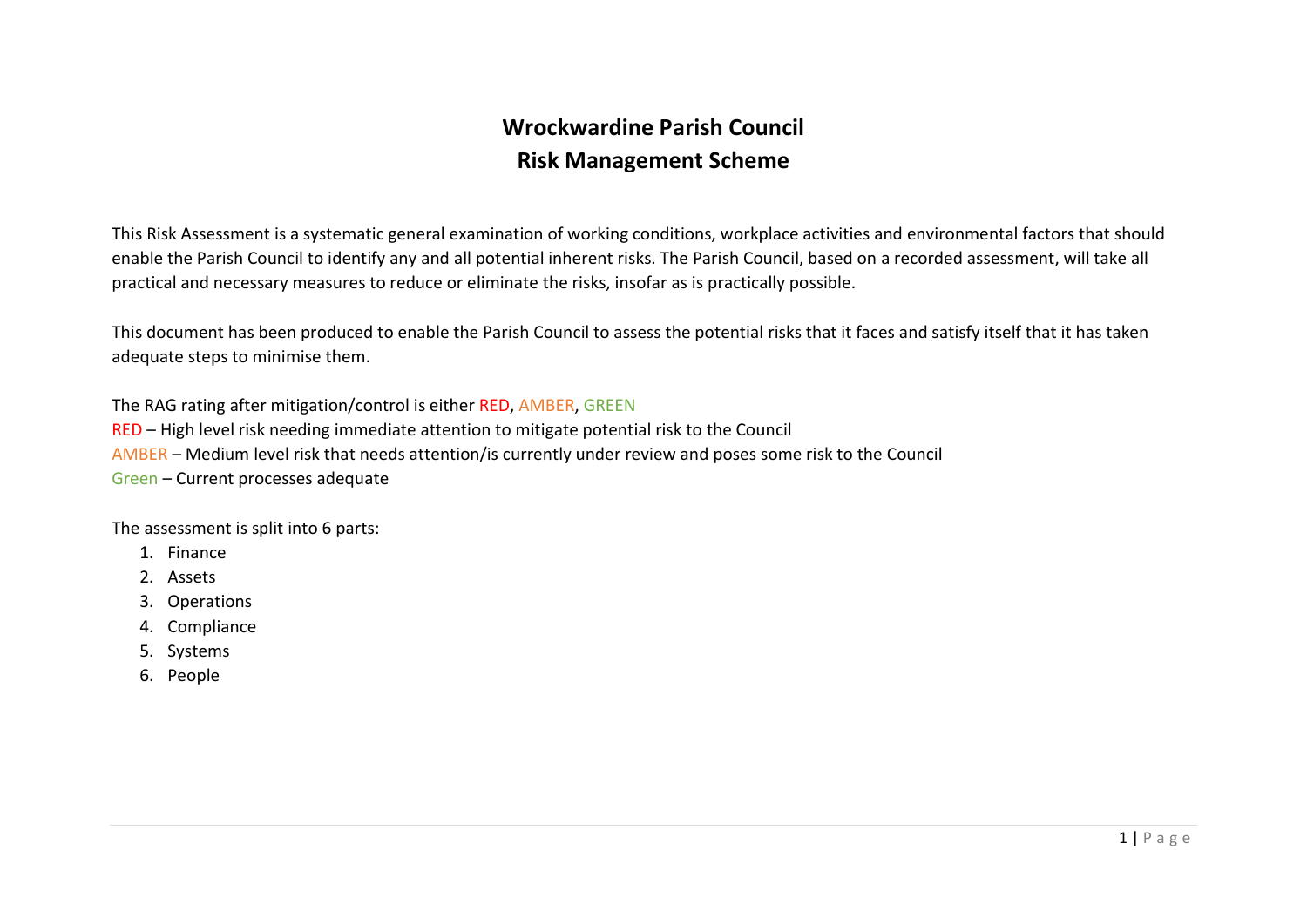# 1. FINANCE

| <b>Specific Risk</b>                                      | Mitigation/Control(s)<br><b>Current Status</b>                                                                                                                                                                                            | <b>RAG after</b><br>mitigation |
|-----------------------------------------------------------|-------------------------------------------------------------------------------------------------------------------------------------------------------------------------------------------------------------------------------------------|--------------------------------|
| Funds available to carry out Council<br>objectives/duties | Prepare & review Annual Budget & set precept<br>Done annually<br>⋗                                                                                                                                                                        | Green                          |
|                                                           | Prepare and review a 3-year forecast<br>Not currently done<br>⋗                                                                                                                                                                           | <b>Amber</b>                   |
|                                                           | Maintain appropriate reserves<br>Reserves are maintained in accordance with the agreed<br>Reserves Policy & reviewed annually<br>Finance is a standing agenda item on monthly meeting &<br>accounts are presented to Council for scrutiny | <b>Green</b>                   |
|                                                           | Regularly monitor financial performance<br>Financial Regulations reviewed annually                                                                                                                                                        | <b>Green</b>                   |
|                                                           | Establish, maintain & review Financial<br>Financial Regulations reviewed annually<br>Regulations                                                                                                                                          | Green                          |
| <b>Access to funds</b>                                    | Establish, maintain and review appropriate<br>Financial Regulations reviewed annually<br>≻<br><b>Financial Regulations</b>                                                                                                                | <b>Green</b>                   |
| <b>Maintaining financial records</b>                      | Monthly accounting<br>Finance is a standing agenda item at Full Council<br>⋗<br>meetings where accounts & bank reconciliations are<br>presented to Council and approved as necessary                                                      | <b>Green</b>                   |
|                                                           | SCRIBE accounting package used for accounting<br>Use of on-line accounting package<br>⋗<br>purposes since April 2019                                                                                                                      | Green                          |
| <b>Bank &amp; banking</b>                                 | Establish, maintain & review appropriate<br>Financial Regulations reviewed annually<br>➤<br>Financial Regulations to set out the<br>requirement & procedure banking                                                                       | <b>Green</b>                   |
|                                                           | Regularly monitor financial performance<br>Finance is a standing agenda item at Full Council<br>meetings where accounts & bank reconciliations are<br>presented to Council and approved as necessary                                      |                                |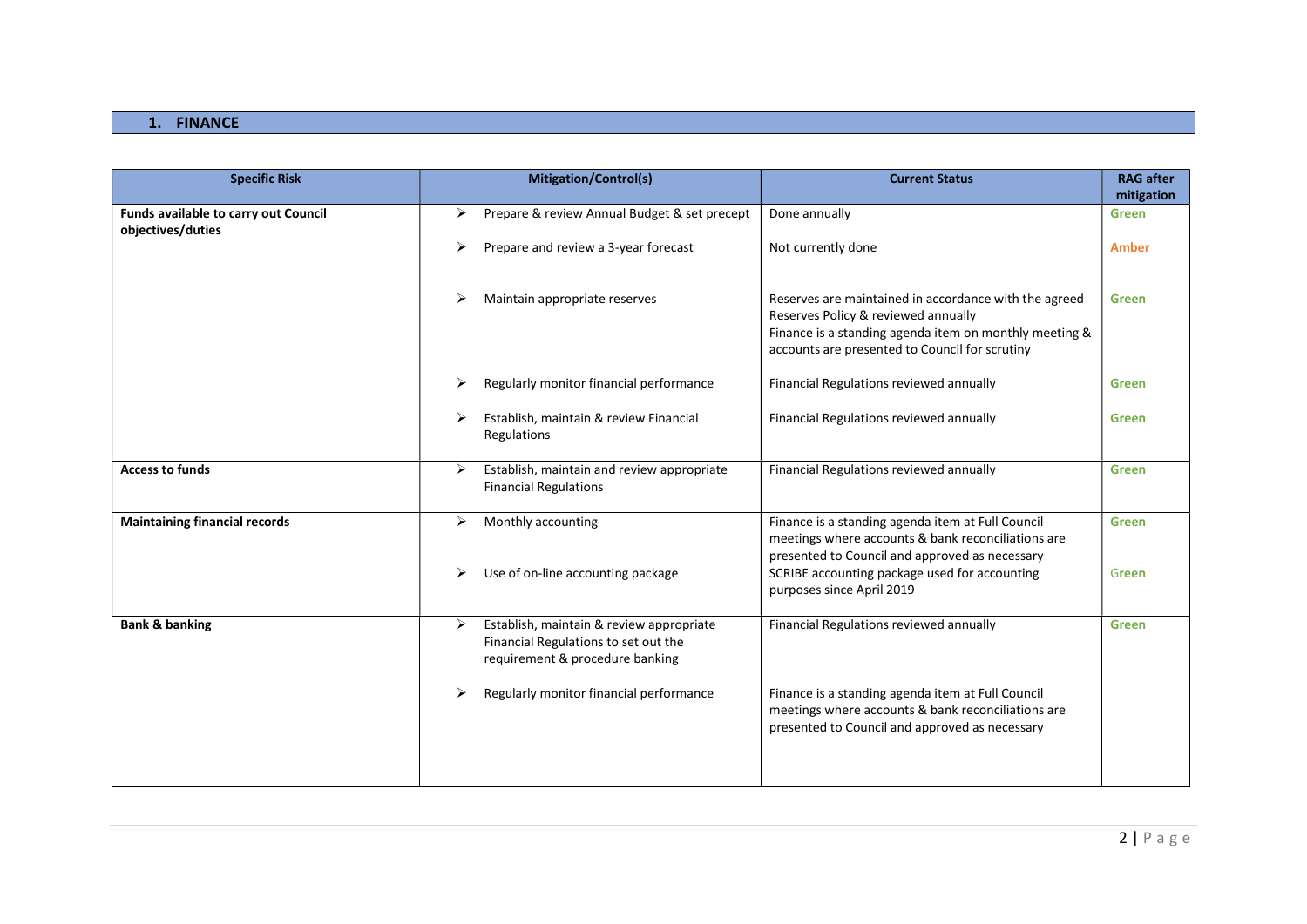| <b>Protection of funds</b>                     | ➤ | Use of more than one bank account                                                                                                | Additional savings account opened with Nationwide<br><b>Building Society</b>                                                                                                                                                                                     | <b>Green</b> |
|------------------------------------------------|---|----------------------------------------------------------------------------------------------------------------------------------|------------------------------------------------------------------------------------------------------------------------------------------------------------------------------------------------------------------------------------------------------------------|--------------|
|                                                | ➤ | Regular audit of bank account details                                                                                            | Clerk checks bank accounts monthly and as required                                                                                                                                                                                                               | <b>Green</b> |
|                                                | ➤ | Adequate computer virus/software protection<br>for on-line banking                                                               | Virus protection installed on Council's PC & laptop<br>alongside recommended account protector download as<br>recommended by bank                                                                                                                                | <b>Green</b> |
| Payment of suppliers, staff & others           | ➤ | Regular auditing by councillors                                                                                                  | Finance is a standing agenda item at Full Council<br>meetings where accounts and bank reconciliations are<br>presented to Council. Full Council agreed that an internal<br>financial review would also be undertaken quarterly by a<br>non-signatory councillor. | <b>Green</b> |
|                                                | ➤ | Internal/External Audit                                                                                                          | All accounts are subject to internal & external audit at<br>year end                                                                                                                                                                                             | <b>Green</b> |
| Fraud by suppliers, staff or others            | ➤ | Obtain & regularly review appropriate<br>insurance                                                                               | In place & reviewed annually                                                                                                                                                                                                                                     | <b>Green</b> |
|                                                | ➤ | Establish, Maintain & review appropriate<br>Financial Regulations to set out procedures for<br>dealing with fraud                | Financial Regulations reviewed annually                                                                                                                                                                                                                          | <b>Green</b> |
|                                                | ➤ | Establish an appropriate policy for dealing with<br>fraud by members of staff                                                    | Disciplinary & Grievance Policy sets out procedure for<br>dealing with fraud by staff, reviewed annually                                                                                                                                                         | <b>Green</b> |
| <b>Receipt of grant monies</b>                 | ➤ | Establish, maintain & review appropriate<br>Financial Regulations to set out the<br>requirement & procedure for receiving grants | Financial Regulations reviewed annually                                                                                                                                                                                                                          | <b>Green</b> |
| Power & authorisation to pay grants (Sect 137) | ➤ | Establish, maintain & review appropriate<br>Financial Regulations to set out the procedure<br>for payment of grant monies        | Financial Regulations reviewed annually. All expenditure<br>goes through the required Council process for approval,<br>minuted and listed accordingly if a payment is made                                                                                       | <b>Green</b> |
| <b>Best value accountability</b>               | ➤ | Establish, maintain & review appropriate<br>Financial Regulations to set out the<br>requirement for best value accountability    | Financial Regulations reviewed annually                                                                                                                                                                                                                          | <b>Green</b> |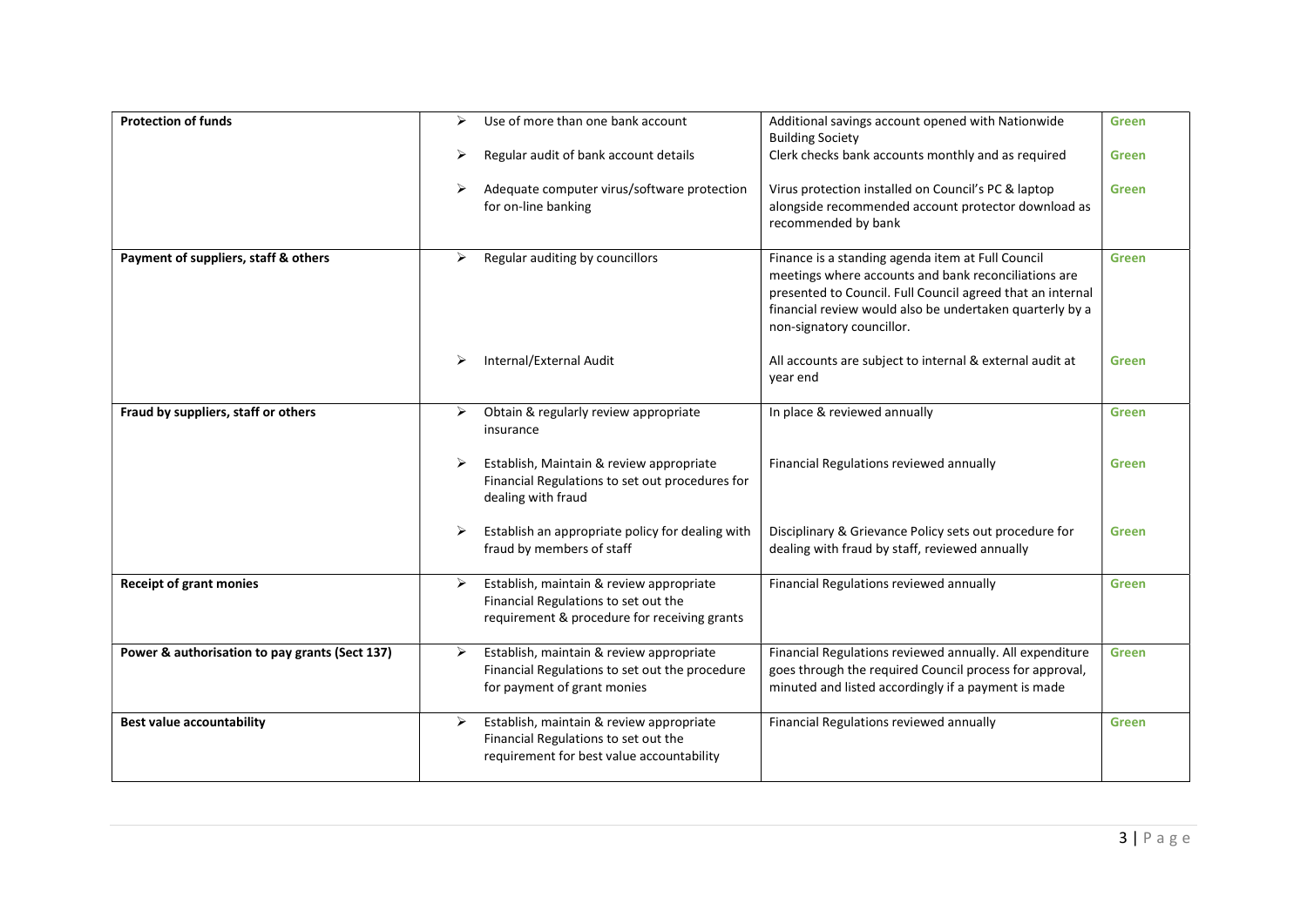| Salaries and associated costs                                             |   | Establish, maintain & review appropriate<br>Financial Regulations setting out requirements<br>& procedures for all payments    | Financial Regulations reviewed annually. All salaries &<br>associated costs are presented to Council for approval<br>monthly and authorised by Full Council | <b>Green</b> |
|---------------------------------------------------------------------------|---|--------------------------------------------------------------------------------------------------------------------------------|-------------------------------------------------------------------------------------------------------------------------------------------------------------|--------------|
| <b>VAT</b>                                                                | ➤ | Establish, maintain & review appropriate<br>Financial Regulations to set out the<br>requirement & procedure for reclaiming VAT | Financial Regulations reviewed annually                                                                                                                     | <b>Green</b> |
|                                                                           |   | Control by the Clerk & Responsible Finance<br>Officer                                                                          | Clerk has attended relevant training with HMRC &<br>receives necessary updates when applicable                                                              | <b>Green</b> |
| Authorisation and control of supply of goods &<br>services to the Council | ↘ | Regulation by Financial Regulations & Standing<br>Orders                                                                       | Financial Regulations and Standing Orders reviewed<br>annually                                                                                              | <b>Green</b> |
|                                                                           |   | Control by the Clerk & Responsible Finance<br>Officer                                                                          | Clerk adheres to Standing Orders & Financial<br>Regulations. All costs are presented to Council for<br>approval                                             | <b>Green</b> |
|                                                                           |   | Regular audits                                                                                                                 | Internal & External Audits undertaken annually                                                                                                              | <b>Green</b> |

# 2. ASSETS

| <b>Specific Risk</b>                                       | <b>Mitigation/Control(s)</b>                                      | <b>Current Status</b>                                                                                                                                                                                | <b>RAG</b> after<br>mitigation |
|------------------------------------------------------------|-------------------------------------------------------------------|------------------------------------------------------------------------------------------------------------------------------------------------------------------------------------------------------|--------------------------------|
| Loss of assets<br>(including inability to prove ownership) | Maintain and review Asset Register<br>⋗                           | Asset Register updated when necessary and reviewed<br>annually by Full Council                                                                                                                       | <b>Green</b>                   |
|                                                            | Obtain deeds and/or Land Registry<br>confirmation                 | Documentation is complete                                                                                                                                                                            | Green                          |
| Damage to assets                                           | Obtain & regularly review appropriate<br>⋗<br>insurance           | Bus shelters & playground equipment insured for loss,<br>destruction or unauthorised entry resulting in theft or<br>damage of contents and all building and contents<br>valuations adjusted annually | <b>Green</b>                   |
|                                                            | Maintain up to date Asset List                                    | Asset list up to date                                                                                                                                                                                | <b>Green</b>                   |
|                                                            | Ensure regular inspection of 3 play-grounds &<br>↘<br>outdoor gym | Weekly & yearly (RoSPA) inspections in place                                                                                                                                                         | <b>Green</b>                   |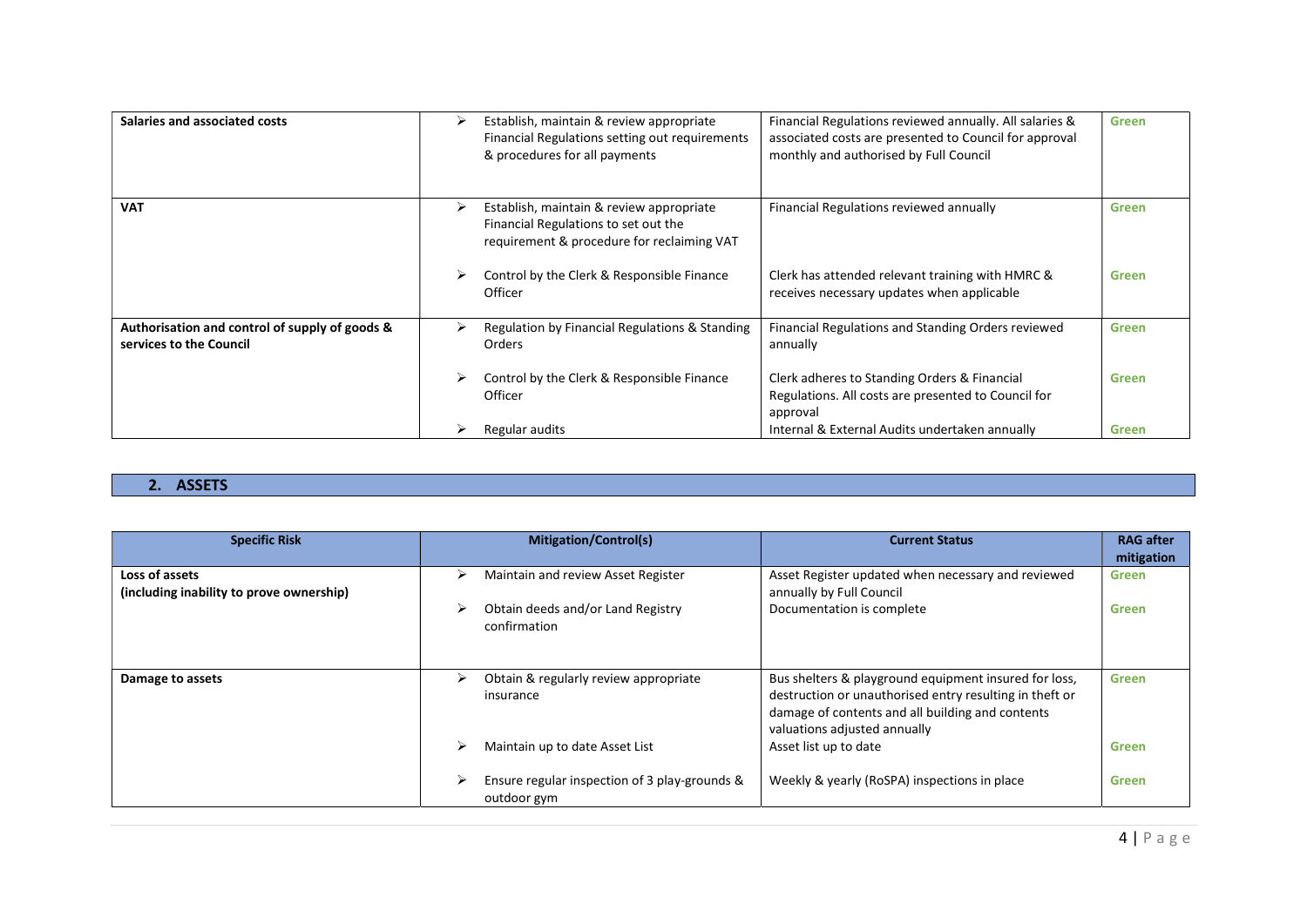|                            | Monthly inspection of bus-shelters                           | Clerk inspects when placing monthly notices | Green |
|----------------------------|--------------------------------------------------------------|---------------------------------------------|-------|
| <b>Asset deterioration</b> | Regular inspections and appropriate<br>maintenance programme | Take place as with damage to assets         | Green |
| Liability from ownership   | Obtain & regularly review appropriate<br>insurance           | Insurance in place & reviewed annually      | Green |

# 3. OPERATIONS

| <b>Specific Risk</b>                              | <b>Mitigation/Control(s)</b>                                                                                                   | <b>RAG</b> after<br><b>Current Status</b><br>mitigation                                                                      |
|---------------------------------------------------|--------------------------------------------------------------------------------------------------------------------------------|------------------------------------------------------------------------------------------------------------------------------|
| Delivery of services or projects                  | Placing & monitoring contracts for regular<br>Ongoing<br>⋗<br>services                                                         | <b>Green</b>                                                                                                                 |
|                                                   | Maintaining & reviewing an Outstanding<br>Ongoing<br><b>Actions List</b>                                                       | Green                                                                                                                        |
| <b>Contractors/volunteers on Council activity</b> | Material contracts subject to tender process as<br>Financial Regulations reviewed annually<br>set out in Financial Regulations | <b>Green</b>                                                                                                                 |
|                                                   | Contract performance monitored by the Clerk<br>required.                                                                       | Visual inspections take place by the Clerk and Councillors<br><b>Amber</b><br>& issues discussed with contractor as and when |
|                                                   | Volunteer performance monitored by the Clerk<br>Responsible Finance Officer                                                    | Requires a more rigorous procedure to be introduced<br>Green<br>SID management currently monitored by Clerk &                |
| Reporting of "risk events" or "near misses"       | Establish a robust Health & Safety Policy<br>⋗<br>detailing procedure & process for reporting                                  | Health & Safety Policy in place which includes procedure<br><b>Green</b>                                                     |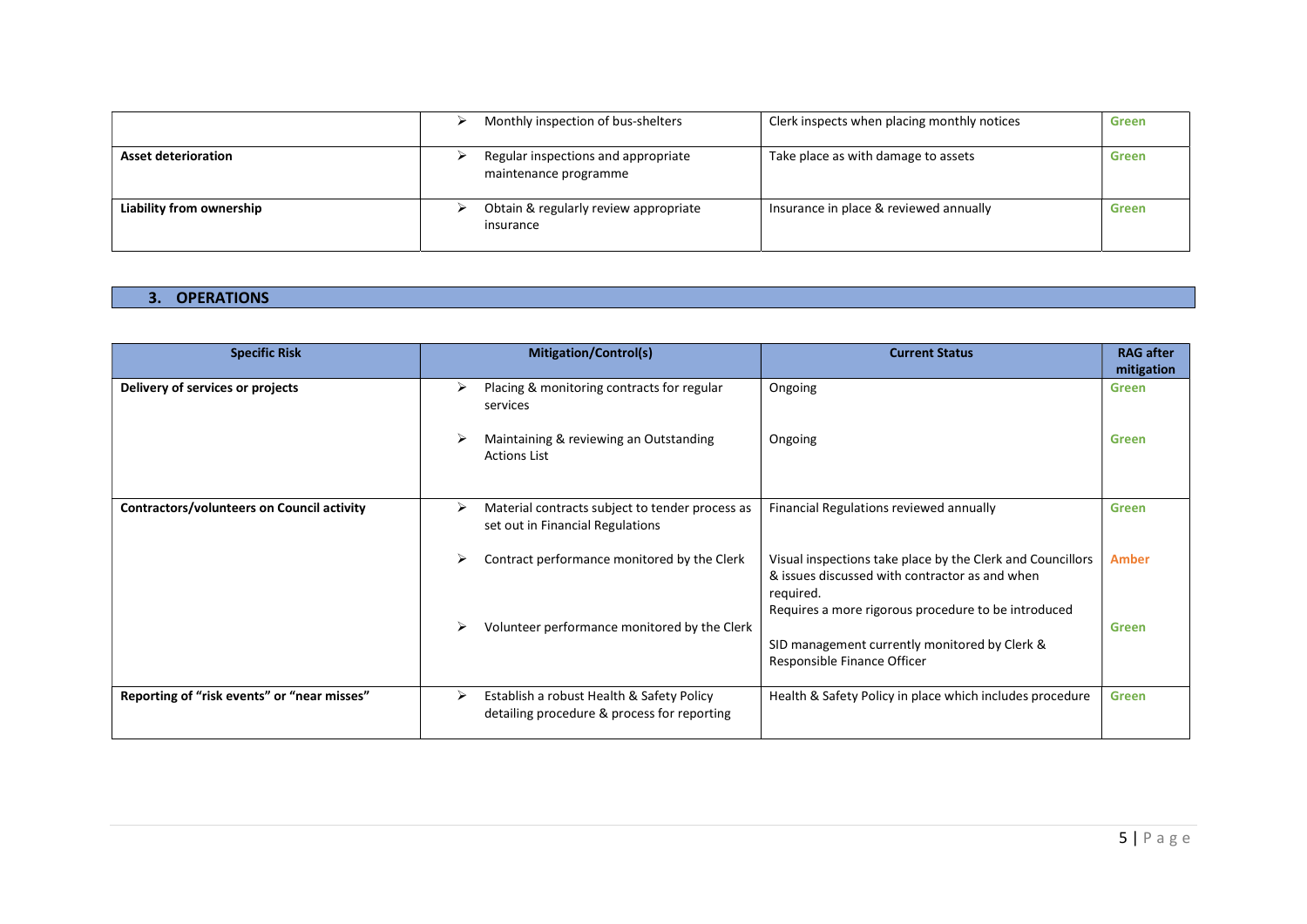#### 4. COMPLIANCE

| <b>Specific Risk</b>                  | <b>Mitigation/Control(s)</b>                                                                                                                         | <b>Current Status</b>                                                                                                                                                                                                                       | <b>RAG after</b><br>mitigation |
|---------------------------------------|------------------------------------------------------------------------------------------------------------------------------------------------------|---------------------------------------------------------------------------------------------------------------------------------------------------------------------------------------------------------------------------------------------|--------------------------------|
| <b>Employment Law</b>                 | Access to information regarding laws<br>➤<br>Regular updates from relevant authorities                                                               | Council approves the appointment, pay & terms &<br>conditions of service for all employees and, approves<br>any "significant" variations to the same<br>Advice from relevant authorities e.g.<br>NALC/SALC/SLCC/government/local government | <b>Green</b><br><b>Green</b>   |
| <b>HMRC</b> requirements              | Establish, maintain & review appropriate<br>➤<br>Financial Regulations to set out the<br>requirement & procedure for processing &<br>making payments | Financial Regulations reviewed annually                                                                                                                                                                                                     | Green                          |
|                                       | Clerk & Responsible Finance Officer trained in<br>requirements                                                                                       | Clerk & Responsible Finance Officer has undertaken<br>web-based training provided by HMRC on procedures                                                                                                                                     | <b>Green</b>                   |
| <b>HSE requirements</b>               | Establish, maintain & review an appropriate<br>➤<br>Health & Safety Policy                                                                           | Health & Safety Policy reviewed annually                                                                                                                                                                                                    | <b>Green</b>                   |
|                                       | Provision of safety equipment                                                                                                                        | Equipment purchased & provided when necessary                                                                                                                                                                                               | Green                          |
|                                       | Provision of Risk Assessments when necessary                                                                                                         | Risk Assessments completed when required                                                                                                                                                                                                    | Green                          |
| <b>GDPR</b><br><b>FOI Regulations</b> | Establish, maintain & review policies<br>➤                                                                                                           | Policies in place                                                                                                                                                                                                                           | <b>Green</b>                   |
| Use of powers                         | Training of councillors & Clerk<br>➤                                                                                                                 | Councillors undertake induction training and are<br>circulated with the SALC training programme each year.<br>Clerk undertook ILCA training completed April 2019<br>Clerk is CiLCA qualified from March 2022                                | <b>Green</b>                   |
|                                       | Membership of NALC & SALC                                                                                                                            | Council has current membership                                                                                                                                                                                                              | Green                          |
|                                       | Membership of SLCC for Clerk                                                                                                                         | Clerk has current membership                                                                                                                                                                                                                | Green                          |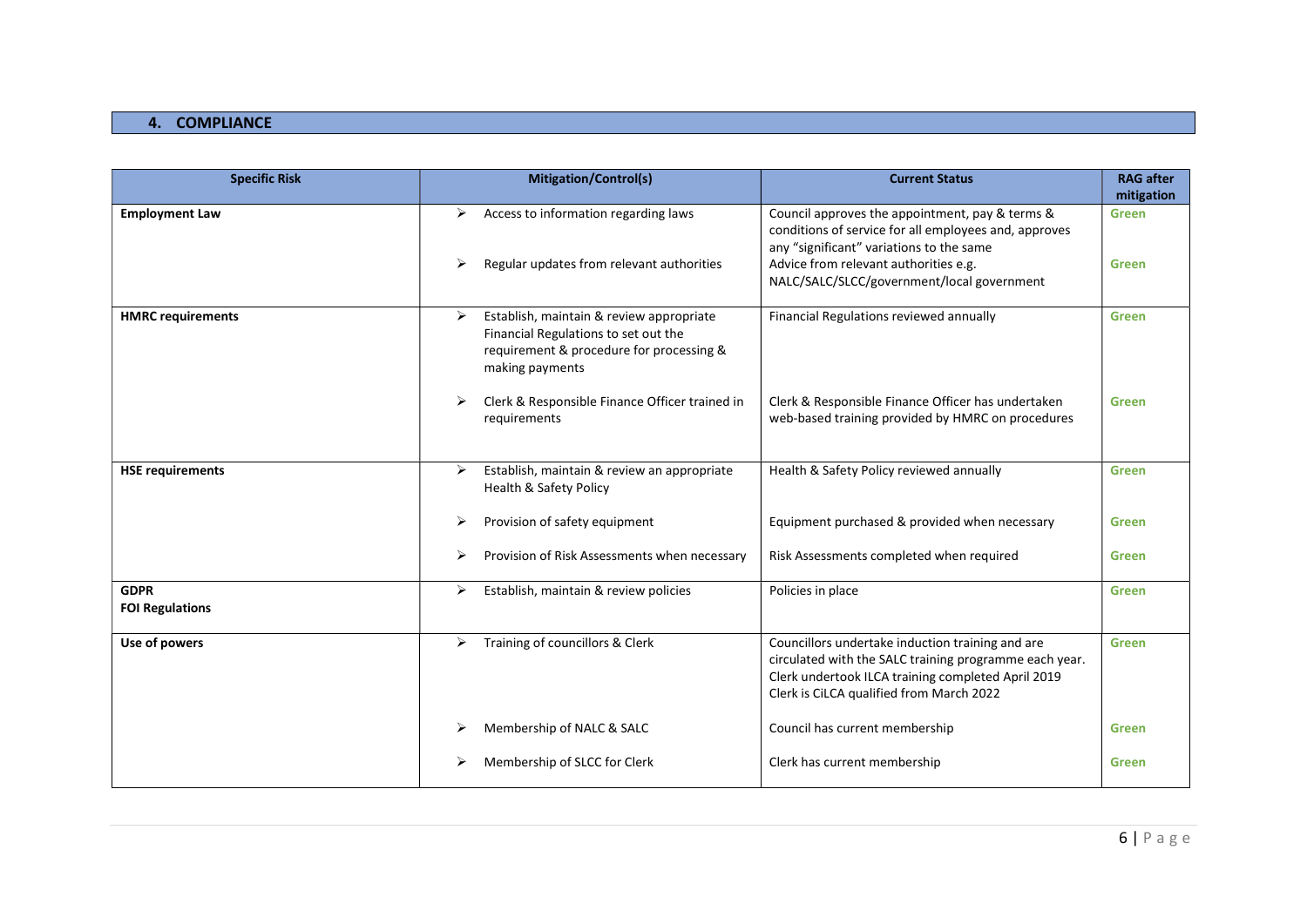|                                                                 | ≻ | Compliance with model Standing Orders &                                           | Standing Orders & Financial Regulations reviewed                                                                                                                                                                                             |              |
|-----------------------------------------------------------------|---|-----------------------------------------------------------------------------------|----------------------------------------------------------------------------------------------------------------------------------------------------------------------------------------------------------------------------------------------|--------------|
|                                                                 |   | <b>Financial Regulations</b>                                                      | annually and are based on most recent models from<br><b>NALC</b>                                                                                                                                                                             |              |
| <b>Conflicts of interest disclosure</b>                         | ⋗ | Training of councillors                                                           | Councillors undertake induction training and are                                                                                                                                                                                             | <b>Green</b> |
|                                                                 |   |                                                                                   | circulated with the SALC training programme each year                                                                                                                                                                                        |              |
|                                                                 |   | Maintenance of Register of Disclosable<br><b>Interests</b>                        | Standing agenda item at monthly meeting<br>Clerk ensures forms are completed regularly and<br>submitted to T&W Council                                                                                                                       | <b>Green</b> |
| Transparency                                                    | ➤ | Parish Council meetings held in public                                            | Monthly meetings held alternately at Admaston House &                                                                                                                                                                                        | <b>Green</b> |
|                                                                 |   | accessible locations                                                              | Wrockwardine Parish Hall                                                                                                                                                                                                                     |              |
|                                                                 | ➤ | Meetings with 3rd parties reported at Council<br>meetings                         | Agenda items as & when necessary                                                                                                                                                                                                             | <b>Green</b> |
|                                                                 |   | Policy on 3rd party visits & meetings                                             | Not in place - under review                                                                                                                                                                                                                  | <b>Amber</b> |
|                                                                 |   | Documents available on web-sites and<br>available for public viewing if requested | All documents are available on the Council's web-site<br>including agendas, minutes, policies & procedures. Hard<br>copies available on request. Agenda is displayed in<br>accordance with legal requirements on the Parish notice<br>boards | <b>Green</b> |
| Behaviour by Council, Councillors, staff or<br>volunteers       | ➤ | Establish & maintain policies governing<br>behaviour                              | Disciplinary & Grievance Procedure reviewed annually<br>and Council adheres to the Code of Practice                                                                                                                                          | <b>Green</b> |
|                                                                 | ⋗ | Relevant training                                                                 | Councillors/staff & volunteers access training as and<br>when necessary                                                                                                                                                                      | <b>Green</b> |
| Minutes/agendas/notices/statutory<br>documents/business conduct | ≻ | All documents adhere to prescribed and legal<br>requirements                      | Agenda & minutes are produced in a prescribed manner<br>by the Clerk and adhere to the legal requirements                                                                                                                                    | <b>Green</b> |
|                                                                 |   | Documents approved and signed                                                     | Minutes and associated documents are approved and<br>signed at monthly Council meetings                                                                                                                                                      | <b>Green</b> |
|                                                                 | ➤ | Follow established Standing Orders and<br>Financial regulations                   | Standing Orders & Financial Regulations reviewed<br>annually and business conducted at each Council<br>meeting is managed by the Chairman                                                                                                    | <b>Green</b> |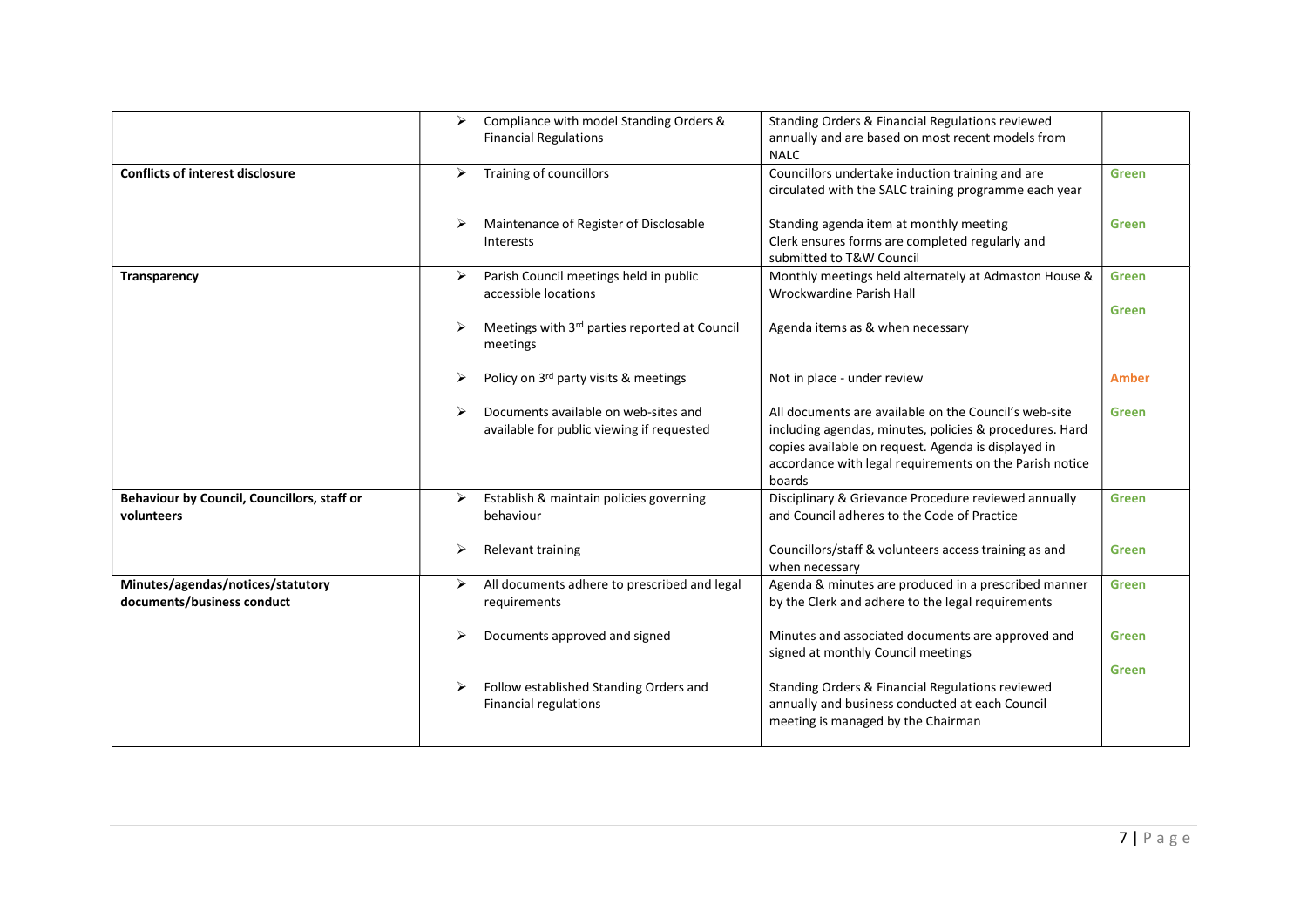# 5. SYSTEMS

| <b>Specific Risk</b>      | <b>Mitigation/Control(s)</b>                                                                                                                                        | <b>Current Status</b>                                                                     | <b>RAG after</b><br>mitigation |
|---------------------------|---------------------------------------------------------------------------------------------------------------------------------------------------------------------|-------------------------------------------------------------------------------------------|--------------------------------|
| Access to systems/records | Establish, maintain and review an appropriate<br><b>IT Policy</b><br>Key processes documented together with<br>ability to access appropriate records and<br>systems | IT policies reviewed annually<br>Contained in the Financial Regulations reviewed annually | Green<br>Green                 |

#### 6. PEOPLE

| <b>Specific Risk</b>        |   | <b>Mitigation/Control(s)</b>                            | <b>Current Status</b>                                                                                                              | <b>RAG</b> after<br>mitigation |
|-----------------------------|---|---------------------------------------------------------|------------------------------------------------------------------------------------------------------------------------------------|--------------------------------|
| <b>Performance of Clerk</b> | ➤ | Performance appraisal and review                        | In place annually                                                                                                                  | <b>Green</b>                   |
|                             | ➤ | Appropriate training                                    | Clerk completed ILCA qualification April 2019; CiLCA<br>obtained March 2022. Other SALC/SLCC training<br>accessed when appropriate | <b>Green</b>                   |
|                             | ↘ | Networking with peers                                   | Clerk attends regular Clerk Networking meetings                                                                                    | <b>Green</b>                   |
| Councillor's knowledge      | ↘ | Appropriate councillor training                         | Councillors undertake induction training and are<br>circulated with the SALC training programme each year                          | <b>Green</b>                   |
|                             |   | Forwarding of relevant information pertinent<br>to role | Clerk forwards all relevant information                                                                                            | <b>Green</b>                   |